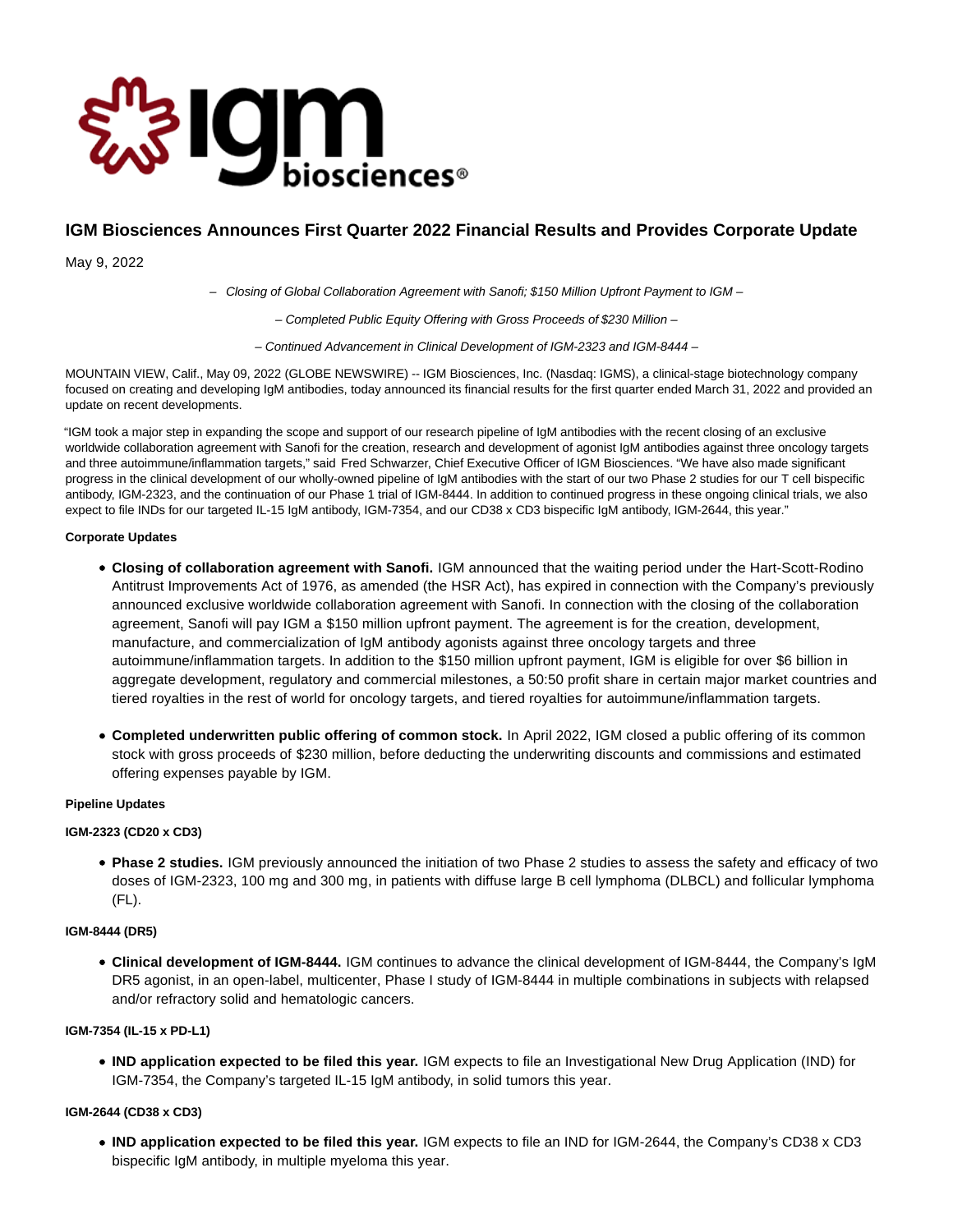- **Cash and Investments:** Cash and investments as of March 31, 2022 were \$187.5 million, compared to \$229.5 million as of December 31, 2021.
	- The March 31, 2022 cash and investments balance does not include the \$230.0 million in gross proceeds, before deducting the underwriting discounts and commissions and other offering expenses payable by IGM, received in connection with IGM's 2022 public offering, which closed in April.
	- The March 31, 2022 cash and investments balance also does not include the \$150.0 million upfront payment that IGM is expected to receive from Sanofi during the second quarter of 2022 under the terms of the collaboration agreement announced in March 2022.
- **Research and Development (R&D) Expenses:** For the first quarter of 2022, R&D expenses were \$38.9 million, compared to \$23.6 million for the same period in 2021.
- **General and Administrative (G&A) Expenses:** For the first quarter of 2022, G&A expenses were \$13.1 million, compared to \$8.1 million for the same period in 2021.
- **Net Loss:** For the first quarter of 2022, net loss was \$51.9 million, or a loss of \$1.53 per share, compared to a net loss of \$31.6 million, or a loss of \$0.95 per share, for the same period in 2021. The net loss included non-cash stock-based compensation expense of \$11.5 million and \$5.5 million for the first quarter of 2022 and 2021, respectively.

#### **2022 Financial Guidance**

IGM reiterates its previously issued financial guidance expecting full year GAAP operating expenses of \$250 million to \$260 million including estimated non-cash stock-based compensation expense of approximately \$50 million. IGM expects to end 2022 with a balance of over \$390 million in cash and investments.

## **About IGM Biosciences, Inc.**

Headquartered in Mountain View, California, IGM Biosciences is a clinical-stage biotechnology company focused on creating and developing engineered IgM antibodies. Since 2010, IGM Biosciences has worked to overcome the manufacturing and protein engineering hurdles that have limited the therapeutic use of IgM antibodies. Through its efforts, IGM Biosciences has created a proprietary IgM technology platform for the development of IgM antibodies for those clinical indications where their inherent properties may provide advantages as compared to IgG antibodies.

#### **Cautionary Note Regarding Forward-Looking Statements**

This press release contains forward-looking statements, including statements relating to IGM's plans, expectations and forecasts and to future events. Such forward-looking statements include, but are not limited to: the potential of, and expectations regarding, IGM's technology platform and its IgM antibodies and product candidates, including IGM-2323, IGM-8444, IGM-7354 and IGM-2644; expectations regarding the transaction with Sanofi, including all financial aspects of the collaboration; the potential benefits and results of the transaction with Sanofi, including goals of the collaboration and the potential for accelerated development of IGM's platform; IGM's plans and expectations regarding its clinical development efforts and activities; statements regarding the clinical development of IGM-2323, including the potential for the Phase 2 studies to potentially serve as the basis for a regulatory filing and accelerated review and approval of IGM-2323; statements regarding the clinical development of IGM-8444; the expected timing of filing INDs for IGM-7354 and IGM-2644; IGM's expectations regarding its financial position and guidance, including operating expenses, stock-based compensation expense, ending 2022 cash and investments; and statements by IGM's Chief Executive Officer. Such statements are subject to numerous important factors, risks and uncertainties that may cause actual events or results to differ materially, including but not limited to: potential delays and disruption resulting from the COVID-19 pandemic and governmental responses to the pandemic, including any future impacts to IGM's operations, the manufacturing of its product candidates, the progression of its clinical trials, enrollment in its current and future clinical trials and progression of its collaborations and related efforts; the risk of the occurrence of any event, change or other circumstance that could give rise to the termination of collaborations with third parties, including the agreement with Sanofi; risks related to the effect of the announcement of the Sanofi transaction on IGM's business relationships, operating results, stock price and business generally; IGM's early stages of clinical drug development; risks related to the use of engineered IgM antibodies, which is a novel and unproven therapeutic approach; IGM's ability to demonstrate the safety and efficacy of its product candidates; IGM's ability to successfully and timely advance its product candidates through preclinical studies and clinical trials; IGM's ability to enroll patients in its clinical trials; the potential for the results of clinical trials to differ from preclinical, preliminary, initial or expected results; the risk of significant adverse events, toxicities or other undesirable side effects; IGM's ability to successfully manufacture and supply its product candidates for clinical trials; the potential impact of continuing or worsening supply chain constraints; the risk that all necessary regulatory approvals cannot be obtained; the potential market for IGM's product candidates, and the progress and success of alternative therapeutics currently available or in development; IGM's ability to obtain additional capital to finance its operations, if needed; uncertainties related to the projections of the size of patient populations suffering from the diseases IGM is targeting; IGM's ability to obtain, maintain and protect its intellectual property rights; developments relating to IGM's competitors and its industry, including competing product candidates and therapies; general economic and market conditions; and other risks and uncertainties, including those more fully described in IGM's filings with the Securities and Exchange Commission (SEC), including IGM's Quarterly Report on Form 10-Q filed with the SEC on May 9, 2022 and in IGM's future reports to be filed with the SEC. Any forward-looking statements contained in this press release speak only as of the date hereof, and IGM specifically disclaims any obligation to update any forward-looking statement, except as required by law.

#### **Contact:**

Argot Partners David Pitts 212-600-1902 [igmbio@argotpartners.com](mailto:igmbio@argotpartners.com)

> **IGM Biosciences, Inc. Selected Statement of Operations Data (unaudited)**